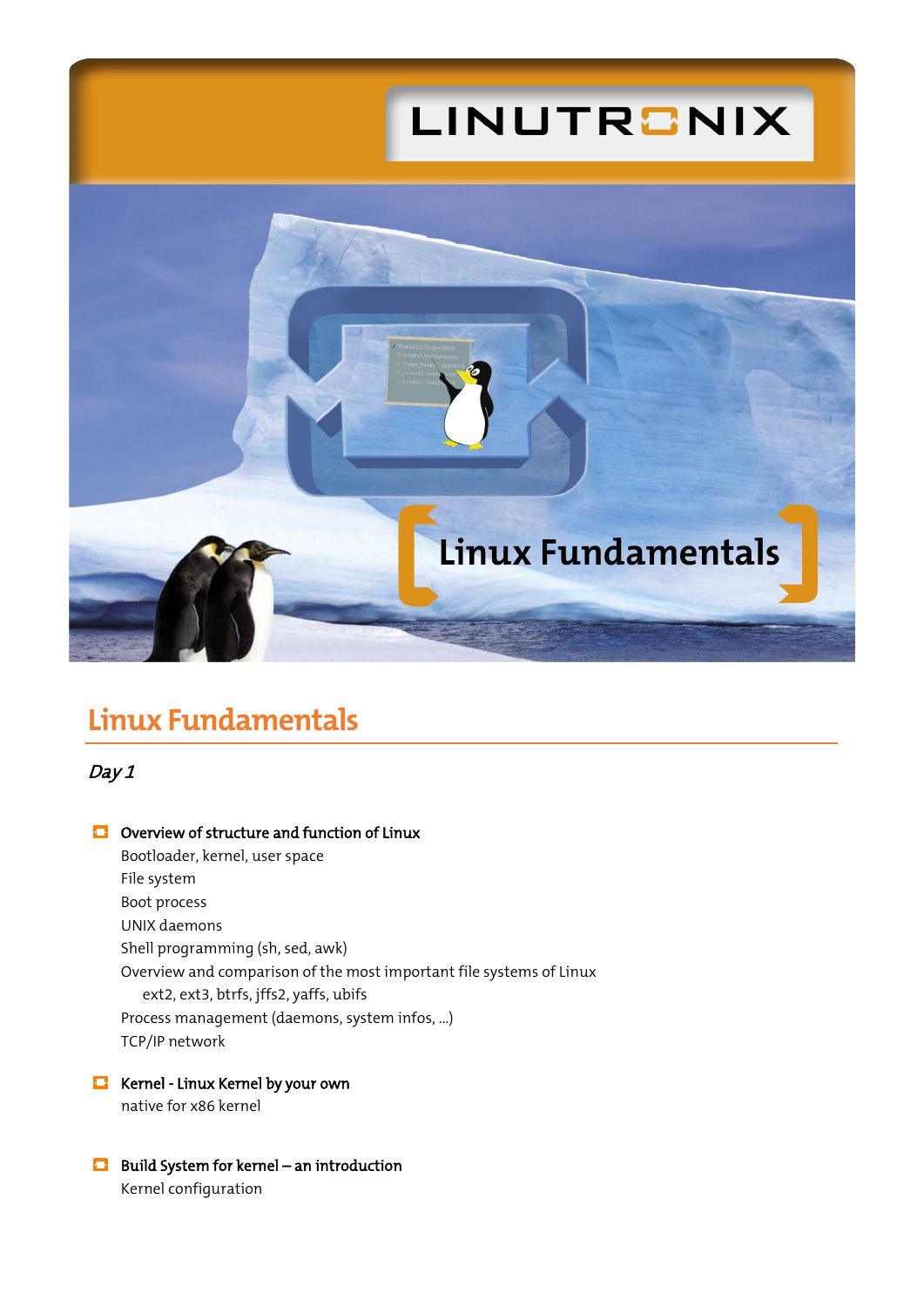

## **Build System for Kernel (Debian based)**

Kernel configuration

## Day 2

## **B** Native application development

GNU tools: gcc, binutils, ... Introduction to ELF binary format Introduction to dynamic linking IDE (Integrated development environment) shell, vi, emacs – short presentation Eclipse – theoretical introduction, presentation Makefiles Debugging with GDB

## Day 3

- **B** Root File System rfs – what is that? What have I to do to get my own rfs?
- **D** Difference between native and cross development Overview about the principle approaches
- **C** Cross development for applications I NFS as a tool for the development of embedded systems
- **C** Cross development for applications II Cross Debugging with gdbserver
- **O** Overview Open Source software and Licences Remark: This will be just a short introduction and overview. A real consulting must be done by a lawyer.
- **Reasonable HW infrastructure for Linux development**
- **Reasonable SW Infrastructure for Linux development (Build System, version control system, distributed** development ...)